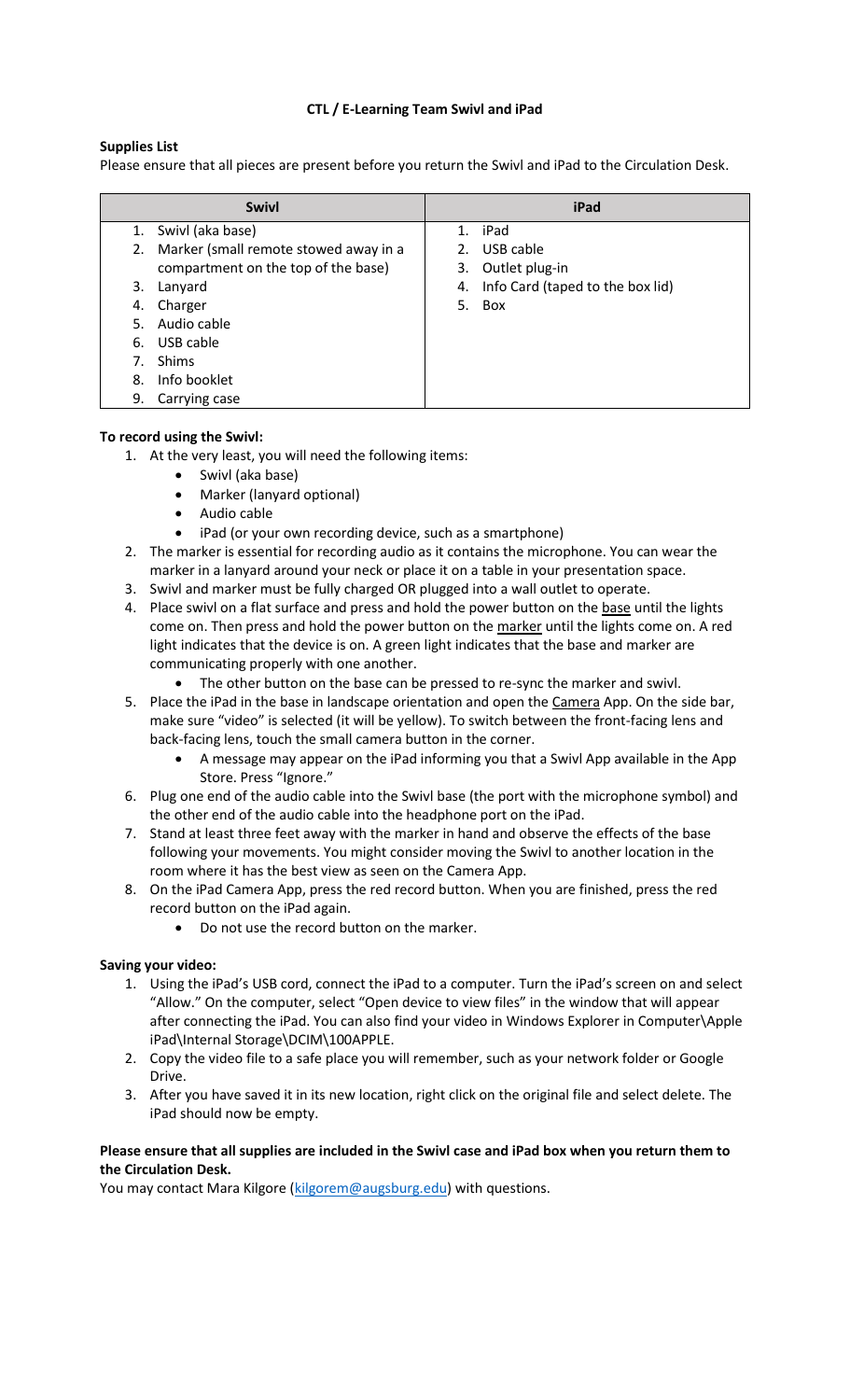# Contents.



ົ

Marker



\*Also includes Wall Charger, International Adapter Plugs (for international shipments only) and audio cable.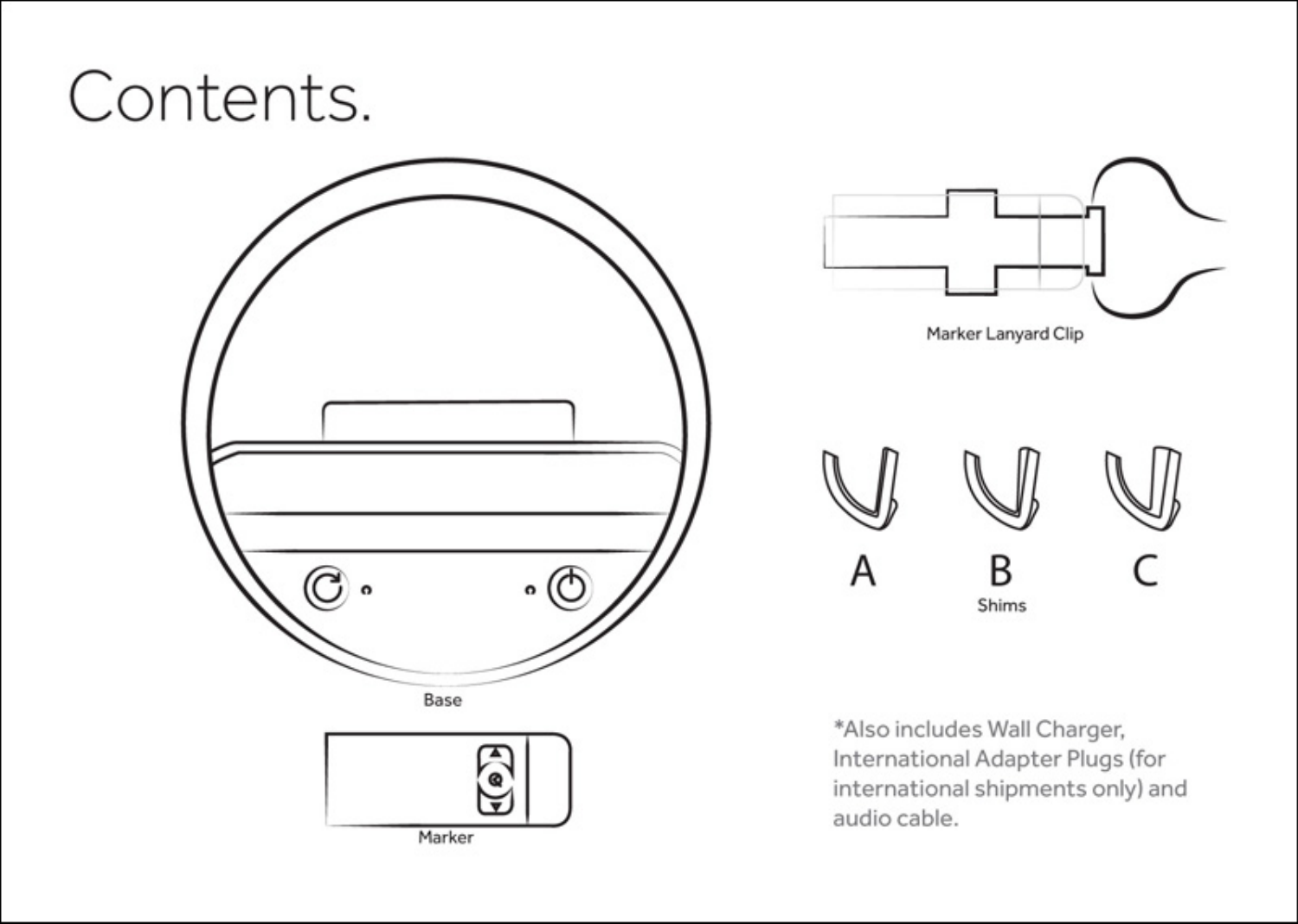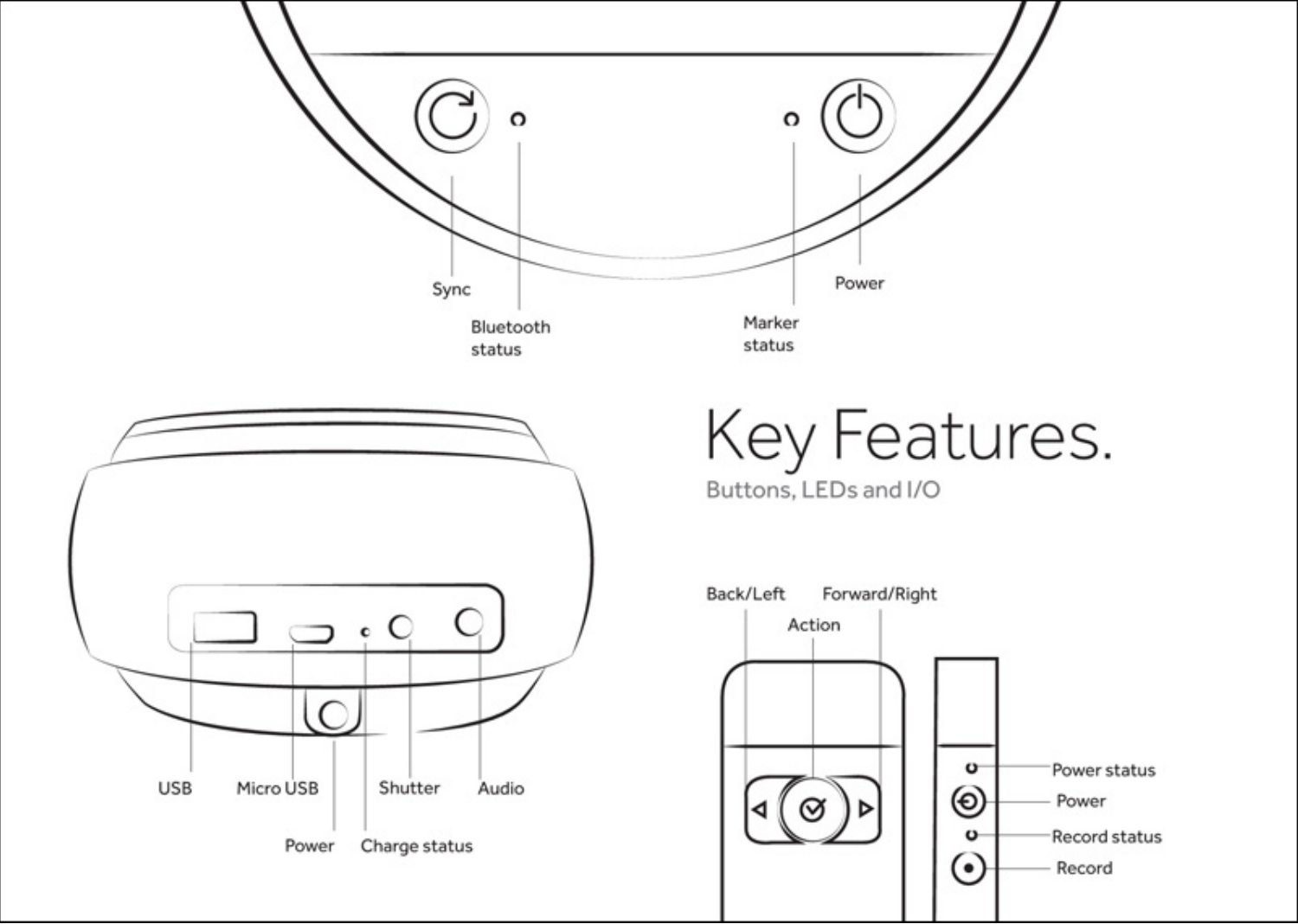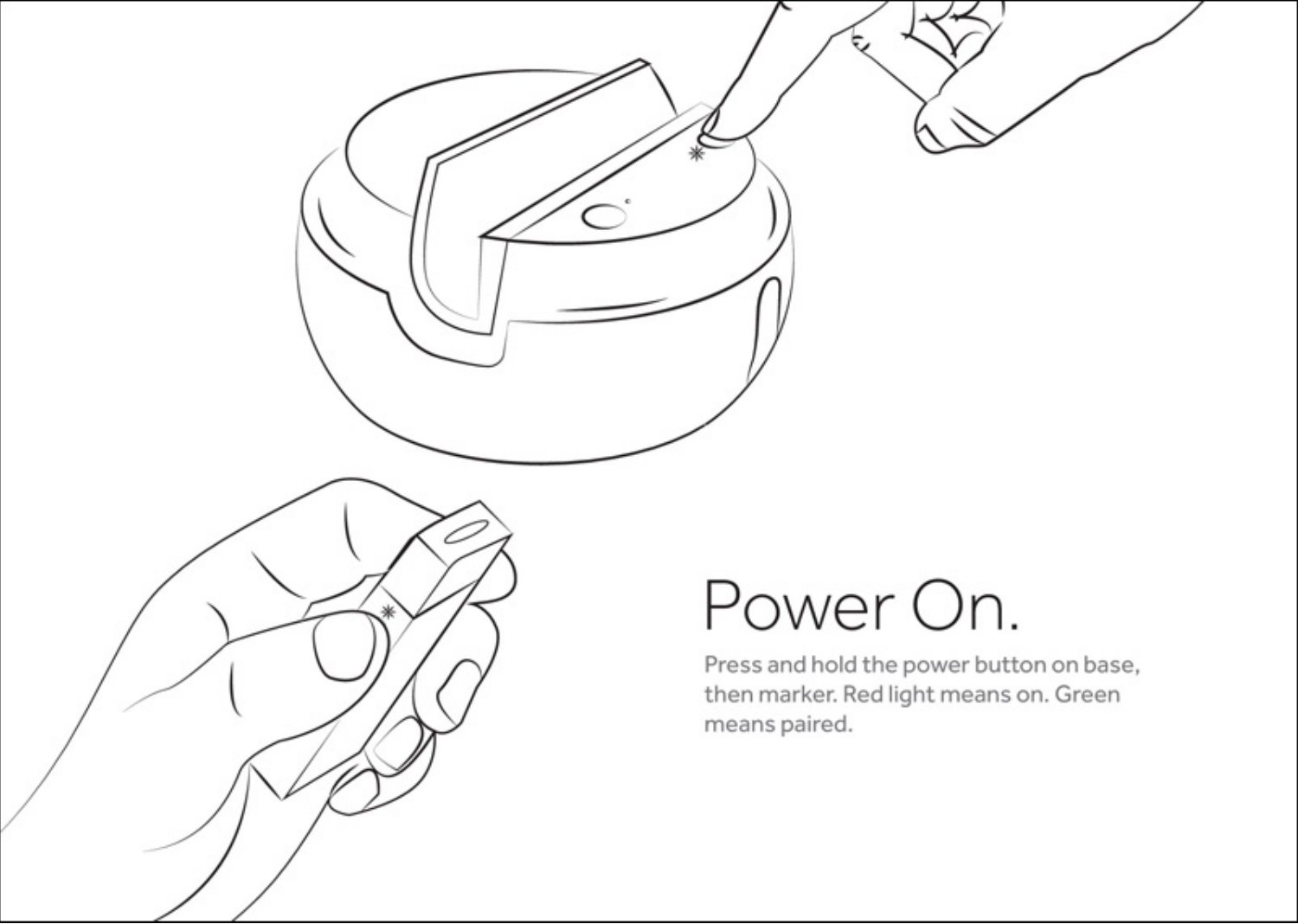# Horizontal motion.

Stand back 3 feet. Move hand from one side to another using deliberate motions.

# Vertical motion.

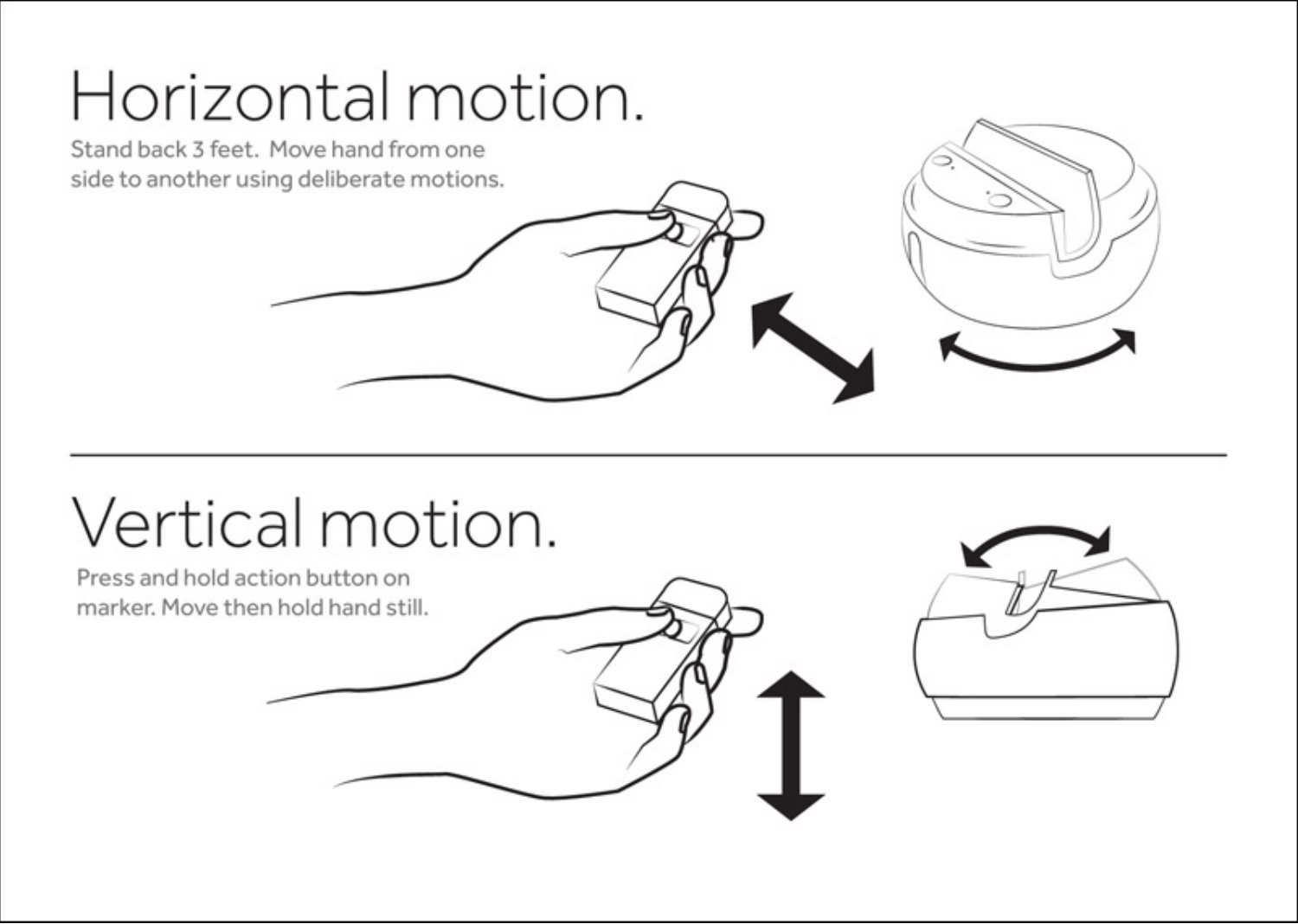

## Insert device.

Simply insert mobile device, screen forward, in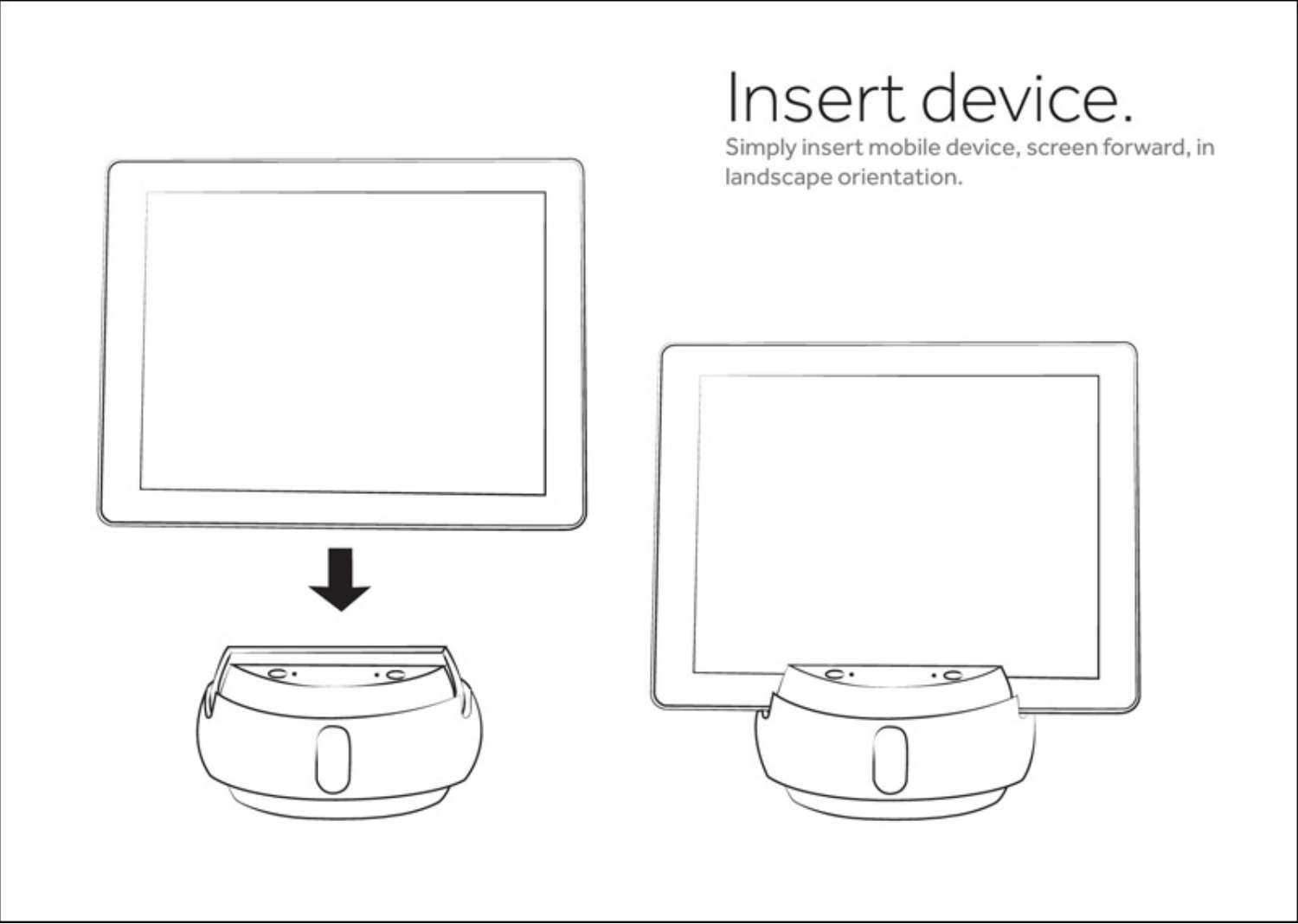

### Connect audio.

Plug audio cable into base and mobile device to receive wireless microphone feed.